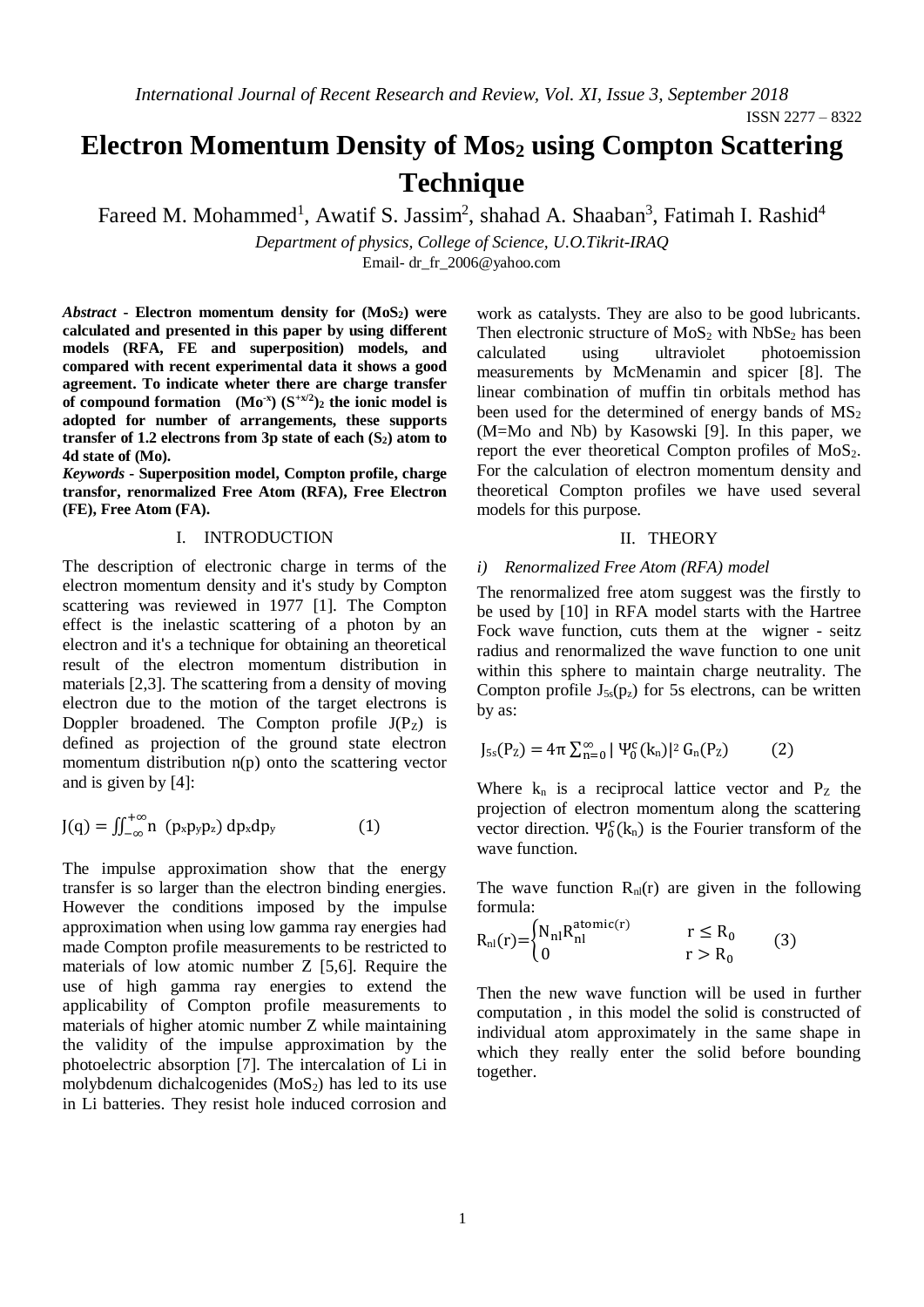As for the successes of this model beside Compton work [11] have view that this simple model gives correct estimates of band structure properties and also an explanation for cohesion in the transition metal series.

The  $G_n(p_n)$  given as

$$
G_n(P_Z) = \frac{Nn}{4k_n} \{ (P_F^2 - K_n^2) (K_n + P_F - P_Z) - \frac{1}{3} \left[ (K_n + P_F)^3 - P_Z^3 \right] + K_n \left[ (K_n + P_F)^2 - P_Z^2 \right] \} \qquad (4)
$$

For more details see Berggren [12].

• -s- electron

The procedure for calculating Compton profile is already published and here we have re-write equation for the purpose of completeness the momentum transform for a Bloch function of the cubic structures is written as  $\cdot$ 

$$
\Psi_0^c(\vec{k}_n) = (2/\pi)^{1/2} k_n^{-1} \int_0^{r_0} dr \ r \sin(k_n r) [\phi_0^c(r) - \phi_0^c(r_0)]
$$
\n(5)

Then the Compton profile was calculated using equ.(3) to (5) for several cases selecting various (d-s) configuration.

The Compton profile values of "d" electrons and other core electrons were taken from Bigges [13].

## *i) Free Electron (FE) model*

In case of an electronic properties equ. (1) reduces to the following form:

$$
J_{5S}(P_z) = 2\pi \int_{P_Z}^{\infty} dp \, n(\vec{p}) \, p \tag{6}
$$

If we take the valence electron in the metal as a non reactive electron gas then the momentum distribution is :

$$
n(\vec{p}) = \frac{n}{\frac{4}{3}\pi p_F^3} = \text{constant} \tag{7}
$$

n is number of free electron per position, the  $P_F$  is the Fermi momentum.

Substitution of n(p) from equ.(7) to equ.(6) give:  
\n
$$
J_{SS}(P_Z) = \frac{3n}{4\pi P_F^3} (p_F^2 - p_Z^2)
$$
 for  $P_Z \le P_F$  (8)

### *ii) Superposition (S.P) model*

The formula of the Compton profile of given compound  $J<sup>sup</sup>(p<sub>z</sub>)$  of  $(MoS<sub>2</sub>)$  is as follows :

$$
J^{SUP.}(P_Z) = J^{Mo}(P_Z) + J^S(P_Z)
$$
 (9)

 $J^{Mo}(P_z)$  and  $J^S(P_z)$  are the calculated Compton profiles of Mo and S metals respectively. The  $J(P_Z)$  values of constituent metals Mo and S were taken from the present work. For the sake of comparison the obtained theoretical values for Mo and S were convoluted with the Residual-Instrument-Function (RIF) for the purpose of appropriate comparison with the experiment because no deconvolution execution removes the instrumental expanding totally due to statistical noise always present in the experiment [14].

## III. RESULTS AND DISCUSSION

#### *i) Superposition for MoS<sup>2</sup>*

The theoretical values of Compton profiles for  $MoS<sub>2</sub>$ are calculated by employing the best electron arrangement  $(4d^5 5s^1)$  for Mo by using RFA, FE and FA models for more details about this metal can be found elsewhere [15] also we take the Compton profile values of free atom for S from Biggs et al.[13] to get the theoretical Compton profile of  $MoS<sub>2</sub>$ , we used the relation.

$$
J_{\text{sup.}}^{x}(P_{Z}) = J_{\text{theo.}}^{\text{Mo/e}-}(P_{Z}) + J_{\text{theo.}}^{S/e+}(P_{Z}) \tag{10}
$$

Where x varied from 0 to 2 in the step of 0.1. All the theoretical values and experimental normalized to an area under curve (84.005) being the number of electrons from 0 to 6 a.u. The final results of total Compton profile are presented in table  $(1)$  the 1<sup>st</sup> column included momentum zone  $(p_z)$ , the  $2<sup>nd</sup>$  column represents Free atom  $J(P_Z)$  values, the 3<sup>rd</sup> column shows Free electron results, the  $4<sup>th</sup>$  column included the best arrangement of RFA values and the final column are the experimental data [16].

Fig. 1 shows comparison between the calculated (theoretical) and measured (experimental) values [16]. When  $P_{z}$ <0.5a.u. it is seen that the RFA theoretical superposition of  $MoS<sub>2</sub>$  results are lower than free electron and free atom values, but at  $(1>P_Z > 0.6)$  a.u. the trend is reverse and the RFA theoretical superposition of  $MoS<sub>2</sub>$  results are higher than (free electron , free atom). To show the differences more clearly the differences  $\Delta J = (J_{Theo} - J_{Exp})$  are plotted as shown in figure (2) to select the best theoretical models by applying the superposition model which salisfy the experimental results, the summation Del square are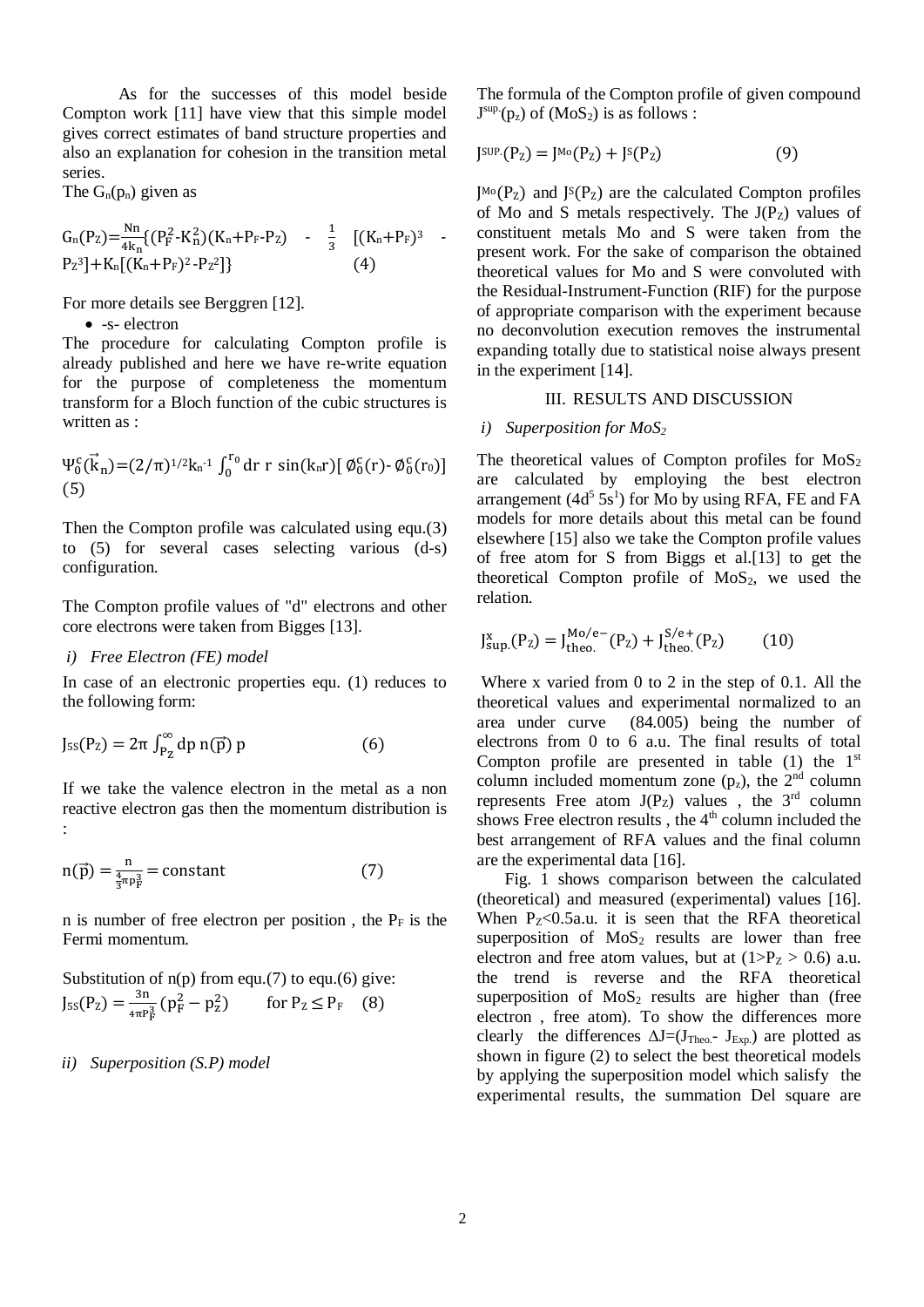done i.e. $\sum_{p_z=0a.u.}^{6a.u.} |\Delta J|^2$  and it is found that the values found to be (19.18796, 4.6309 , 1.30496) for (Free Atom , Free Electron , RFA ).

#### *ii) Charge transfer for MoS<sup>2</sup>*

The simple ionic model were applied to check whether there are any charge transfer between the two metals constituent of MoS<sub>2</sub>.

Case 1: when complete transfer of valence electrons to sulfur 3p orbitals of  $S_2$  was considered:

$$
J(PZ)[(Mo)+5 (S-2)2.5] = J(PZ)[[2s2...4d0] Mo + [1s2...3p9]S2}
$$
(11)

The Compton profiles for different orbital's were taken from tables of Biggs et al. [13]. To get the contribution of  $S<sup>-2</sup>$ , 2.5 electrons were added to 3p orbital's of S increasing their contribution appropriately.

Case 2: partial ionicity here we started with the experimental  $J(P_Z)$  profile of Mo and find out the contribution for each values electron by subtracting the corresponding core contribution and dividing by the number of valence electrons. This contribution after proper multiplication was removed from the contribution of metallic constitutions and then the contribution due to  $S^{-1}$  was added as discussed in case 1 that is :

$$
J(PZ)exp.{2s2.....4d5} - J(PZ)core {2s2.....4p6} =
$$
  
J(P<sub>Z</sub>)valence (12)

 $J(P_z)$ for one valence electron =  $J(P_z)$ valence/5 (13)

The results shows that in both cases the theoretical  $J(P<sub>Z</sub>)$  are far away from experimental values, hence we try a partial fractional charge transfer from  $S_2$  to Mo in  $MoS<sub>2</sub> compound, the results support the transfer of 1.2$ electrons from 3p orbital of  $S_2$  to 4d orbital of Mo.

#### IV. CONCLUSIONS

In this paper we have report the charge transfer in  $MoS<sub>2</sub>$ compound by using the simple ionic model the amount of charge transfer is 1.2 electrons from S atom to Mo atom which detect that bonding in  $MoS<sub>2</sub>$  is ionic (or less covalent). Which is agree with experimental data.

## V. ACKNOWLEDGMENT

The authors would like to thank the dean of college of science and the president of the University of Tikrit for their supports and the department of Physics for putting all the facilities under this our disposal without this work will not be achieved.

### VI. REFERENCES

- [1] B. G. Williams, (Mc Graw-Hill, London, 1977) p.11.
- [2] B. Williams. New York: McGraw-Hill, 1977.
- [3] M.J. Cooper Rep. Prog. Phys. 1985. Vol. 48. -P. 415.
- [4] P. Eisenberger, P.M. Platzmann Phys. Rev.- 1970. Vol. A2. - P. 415.
- [5] A. Andrejczuk, L. Dobrzynski, E. Zukowski J. Phys.: Condens. Matter. - 1992. - Vol. 4. - P. 2735.
- [6] B.L. Ahuja, M.D. Sharma, B.K. Sharma Physica Scripta. - 1998. - Vol. 58**. -** P. 185.
- [7] B.L. Ahuja, M.D. Sharma Pramana J. Phys. 2005. Vol. 65, No. 1. - P. 137 - 145.
- [8] J.C. McMenamin, W.E. Spicer, Phys. Rev. Lett. 29 (1972) 1501.
- [9] R.V. Kasowski, Phys. Rev. Lett. 30 (1973) 1175.
- [10] M. Chodorow, (1939), Phys .Rev, 55, 675.
- [11] D.N Timms and M. J. Cooper 48a:343,(1993).
- [12] K.F. Berggren, Phys.Rev.B6 2156-61, (1972).
- [13] L. Bigges, L. Mendelsohn, J.B. Mann, At. Data Nucl. Data Tables. 1975,16,201.
- [14] T. Paakkari and S. manninen , (1974) J. Phys. F. , 4 , L 133.
- [15] F.M. Mohammed, A.S. Jassim, Sh.A. Shaaban and F.I. Rashid, accepted in Australian journal of basic and applied sciences (AJBAS) to be published and appear in, vol. 12, No. 5 mid of june (2018).
- [16] N.L. Heda, ALPa Dashora, Ambica Marwal, Yamini Sharma,S.K. Srivastava Gulzar Ahmed, Rajesh Jain, B.L. Ahuja ''J. Phys. Chem. of solids" 71(2010), 187- 193.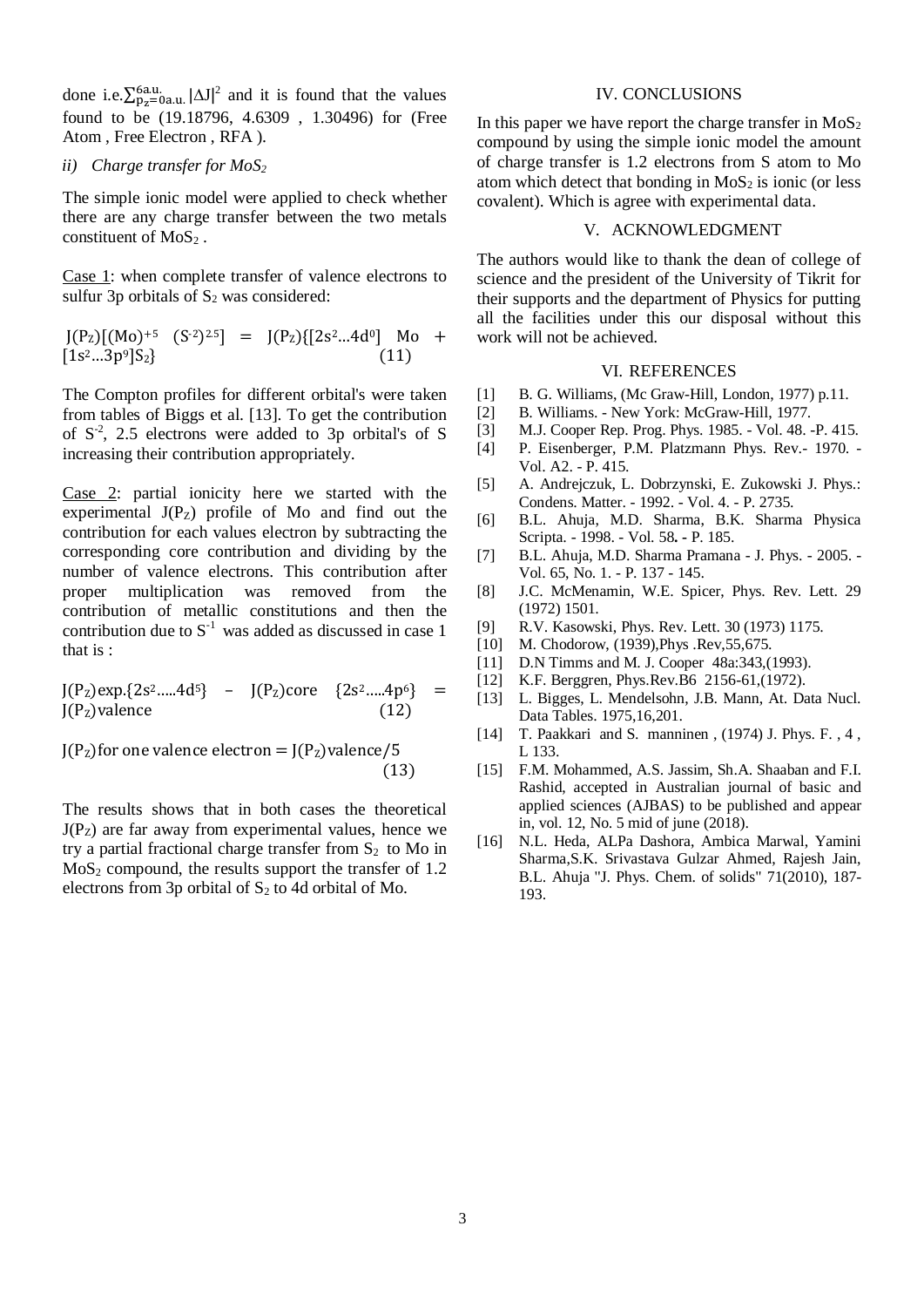## TABLE I

|                | $J(P_Z)$            |               |                                |                    |
|----------------|---------------------|---------------|--------------------------------|--------------------|
| $P_{Z}$        | Superposition model |               |                                |                    |
| (a.u.)         | Free atom           | Free electron | <b>RFA</b><br>MoS <sub>2</sub> | Exp. [16]          |
| $\overline{0}$ | 18.68               | 16.419        | 16.046                         | $16.071 \pm 0.034$ |
| 0.1            | 18.34               | 16.336        | 15.982                         | 15.976             |
| 0.2            | 17.54               | 16.070        | 15.774                         | 15.752             |
| 0.3            | 16.51               | 15.582        | 15.369                         | 15.405             |
| 0.4            | 15.46               | 14.893        | 14.783                         | 14.973             |
| 0.5            | $14.\overline{38}$  | 13.990        | 14.002                         | 14.419             |
| 0.6            | 13.28               | 12.884        | 13.049                         | 13.684             |
| 0.7            | 12.2                | 11.722        | 12.271                         | 12.806             |
| 0.8            | 11.16               | 10.578        | 11.168                         | 11.885             |
| $\mathbf{1}$   | 9.3                 | 9.440         | 10.030                         | $10.076 \pm 0.024$ |
| 1.2            | 7.86                | 8.081         | 8.048                          | 8.426              |
| 1.4            | 6.73                | 6.981         | 6.916                          | 7.046              |
| 1.6            | 5.89                | 6.115         | 6.043                          | 6.078              |
| 1.8            | $\overline{5.25}$   | 5.406         | 5.338                          | 5.341              |
| $\overline{2}$ | 4.75                | 4.854         | 4.795                          | $4.865 \pm 0.013$  |
| 3              | 3.26                | 3.290         | 3.269                          | $3.270 \pm 0.009$  |
| $\overline{4}$ | 2.372               | 2.393         | 2.382                          | $2.393 \pm 0.007$  |
| 5              | 1.732               | 1.739         | 1.730                          | $1.734 \pm 0.005$  |
| 6              | 1.265               | 1.274         | 1.266                          | $1.258 \pm 0.004$  |

Different theoretical Compton profiles values by using the superposition model for (MoS2) with the available experimental data [16] in atomic mass units (a.u.)